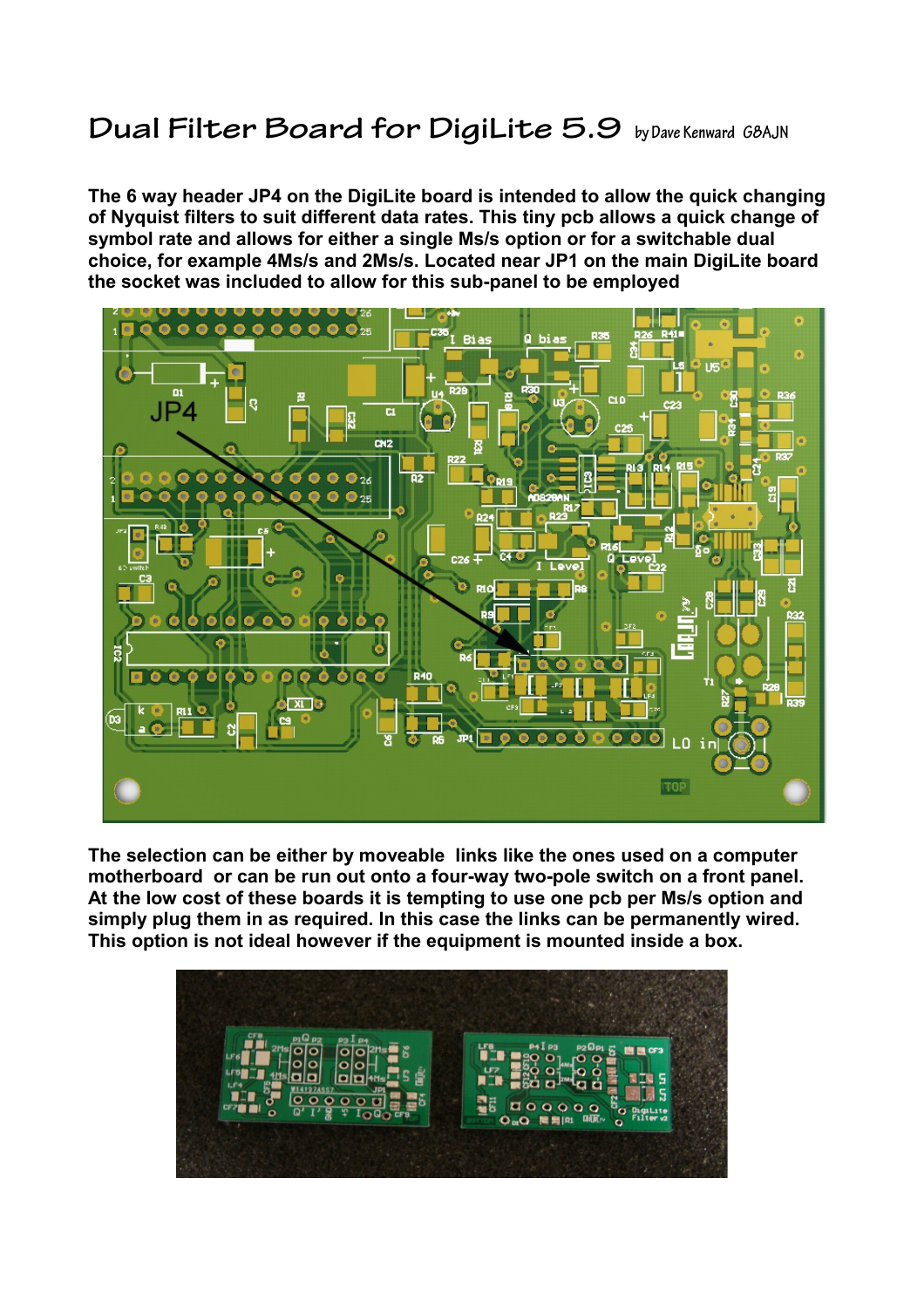**If you are using a boxed version a four pole two-way toggle or rotary style switch can be used. Two adjacently mounted 2 pole switches could perhaps be used, one for I and one for Q switching, keeping the cost down.** 



 **The circuit of the SINGLE symbol Rate board.**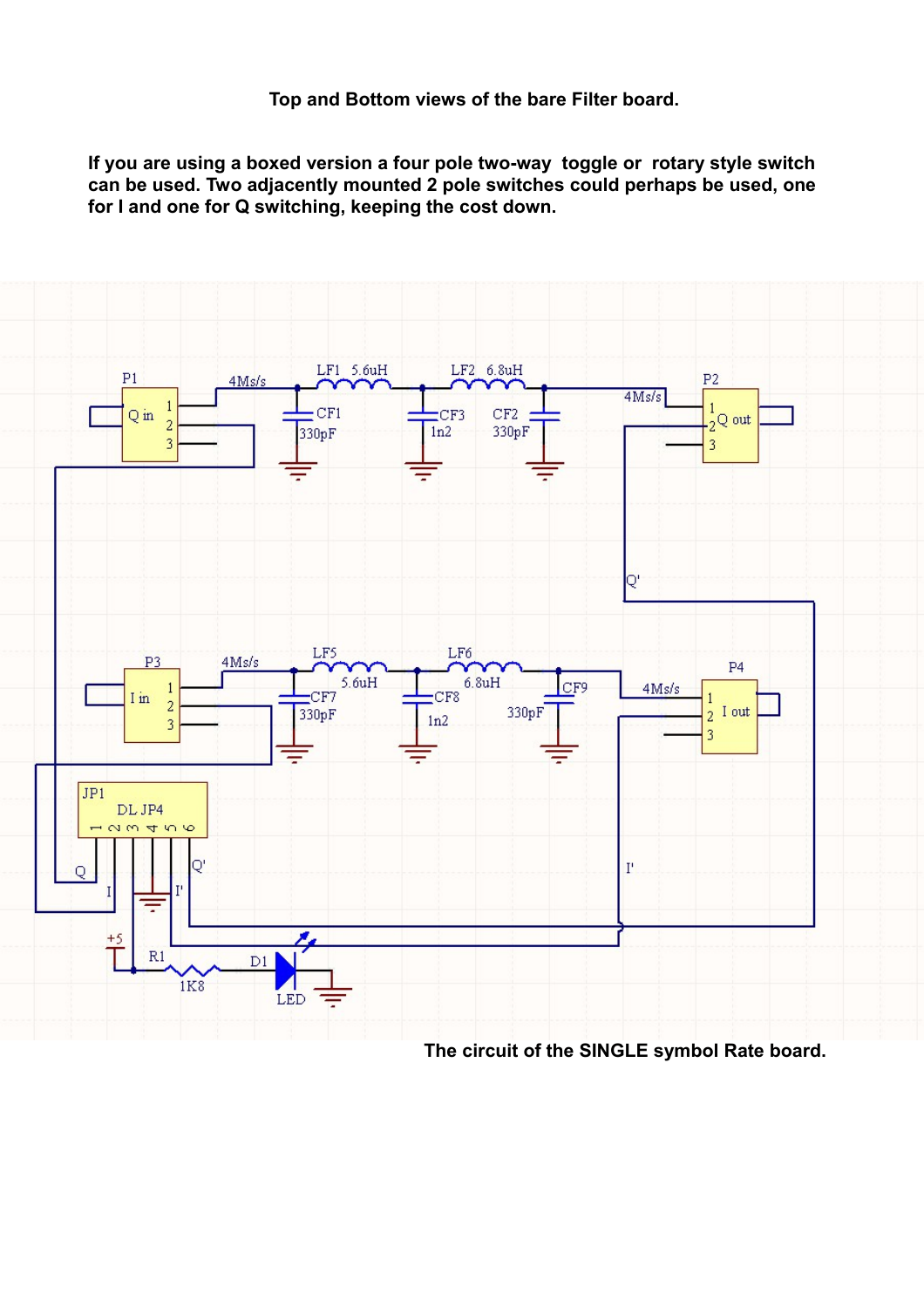

 **Both sides of a filter board wired for a single symbol** 

**rate.**

**The difference between the various versions is only in the actual component values, the circuit does not change. The circuit of the single symbol rate is the same as the that used on the DigiLite board. If you choose to use one individual pcb for each data rate. a colour coded dot on the corner of each panel could indicate quickly for which symbol rate it is intended to be used, Yellow for 4Ms/s , Red for 2Ms/s and Brown for 1Ms/s. In the single option you can hard-wire the links on the filter board.**

**In order to offer two options on the same pcb the following circuit is used...**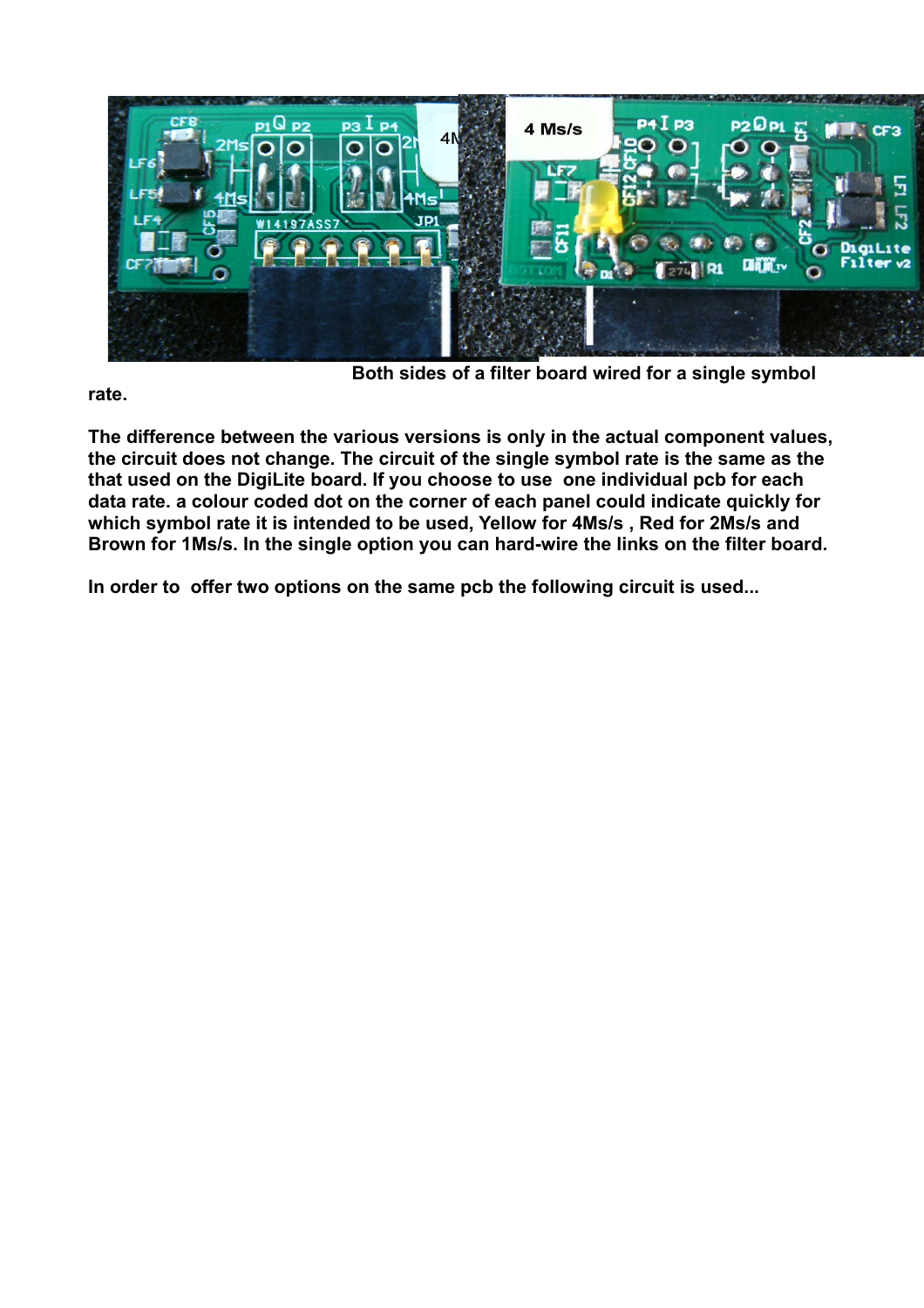

 **The circuit of the DUAL symbol rate board.**

**The values shown in this circuit are for 4Ms/s and 2Ms/s.**



**Top view 18mm x 35mm**

**If you have already fitted JP4 header on to your DigiLite board you will need to find**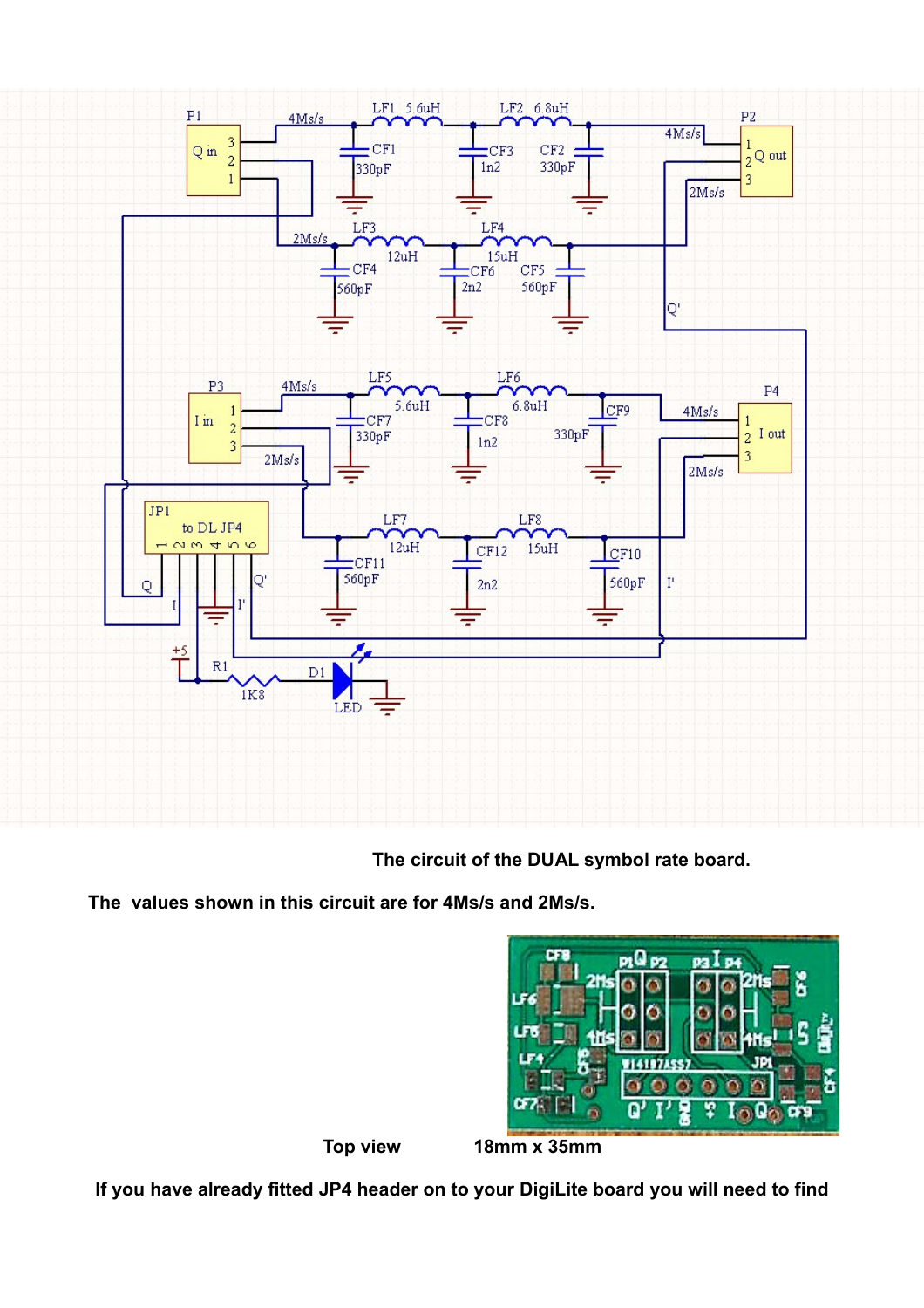**a suitable connector to fit to the Filter Board that will connect to JP4. As there is a chance that you have already fitted JP4 as a reversible header I have allowed for the optional fitting of a small LED to indicate correct orientation of the sub-panel. Incorrect fitting of the filter board will not do any harm but you will get no modulation and so the LED is there to show that you have fitted the filter board correctly. If you have used a polarised header then the LED is not required.**



## **Bottom view**

**Here is a table of the different values needed if using a SINGLE PCB for each symbol rate.**

|                 | Values for<br>4Ms/s | Values for<br>2Ms/s | <b>Values</b> for<br>$1$ Ms/s |
|-----------------|---------------------|---------------------|-------------------------------|
| LF <sub>1</sub> | $5.6$ uH            | 12uH                | 27uH                          |
| LF <sub>2</sub> | $6.8$ uH            | 15uH                | 33uH                          |
| LF <sub>5</sub> | $5.6$ uH            | 12uH                | 27uH                          |
| LF <sub>6</sub> | $6.8$ uH            | 15uH                | 33uH                          |
| CF <sub>1</sub> | 330pF               | 560pF               | 1n2pF                         |
| CF <sub>2</sub> | 330pF               | 560pF               | 1n2pF                         |
| CF <sub>3</sub> | 1n2pF               | 2n2pF               | 3n9pF                         |
| CF7             | 330pF               | 560pF               | 1n2pF                         |
| CF <sub>8</sub> | 1n2pF               | 2n2pF               | 3n9pF                         |
| CF <sub>9</sub> | 330pF               | 560pF               | 1n2pF                         |

**Here is a table for DUAL 4Ms/s and 2Ms/s on the same board.** 

| . 64  | $5.6$ uH           | CF1 | 330pF |
|-------|--------------------|-----|-------|
| II E2 | 6.8 <sub>u</sub> H | CF2 | 330pF |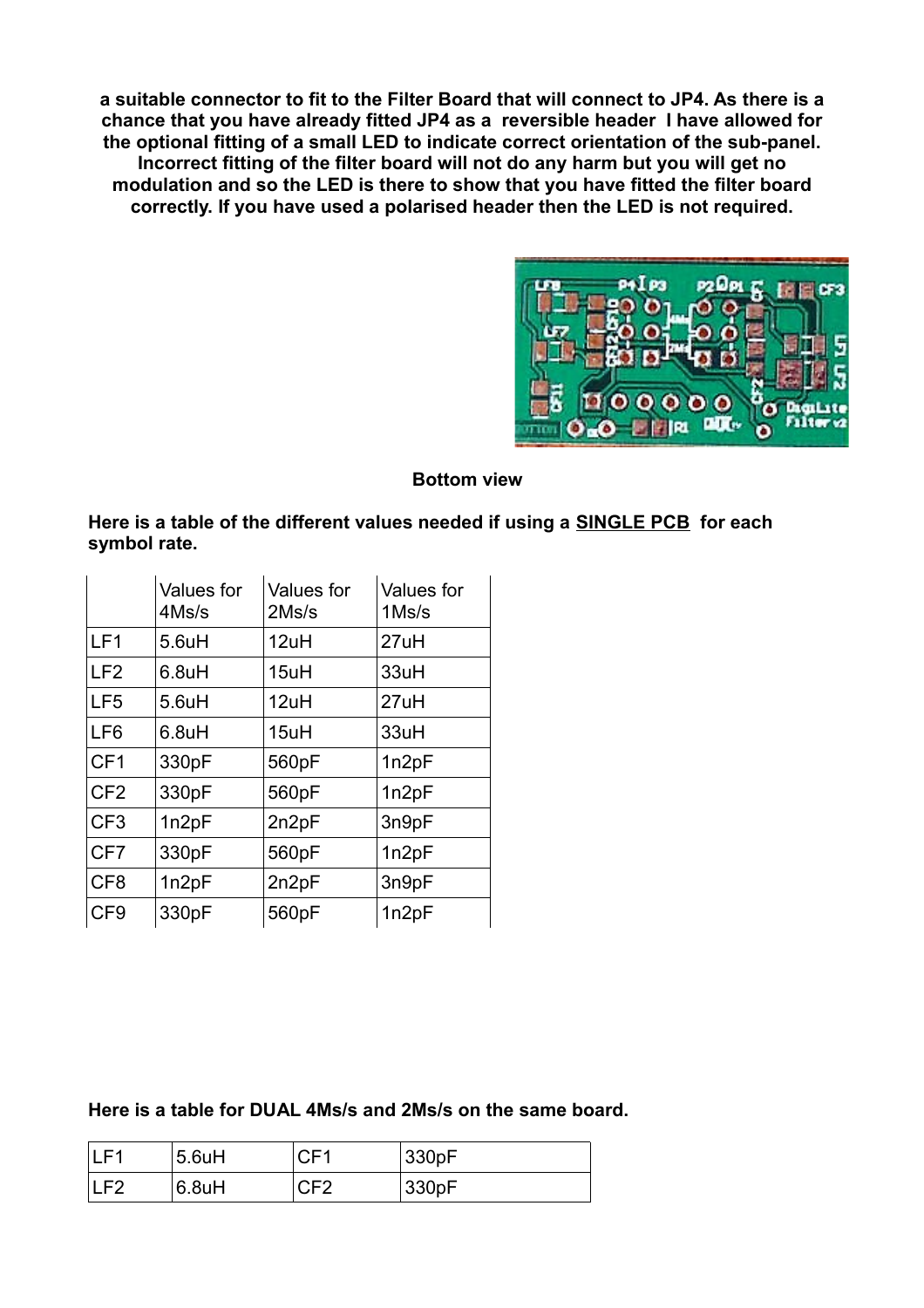| LF <sub>3</sub> | 12uH     | CF <sub>3</sub> | 1n2pF |
|-----------------|----------|-----------------|-------|
| LF4             | 15uH     | CF4             | 560pF |
| LF <sub>5</sub> | $5.6$ uH | CF <sub>5</sub> | 560pF |
| LF <sub>6</sub> | $6.8$ uH | CF <sub>6</sub> | 2n2pF |
| LF7             | 12uH     | CF7             | 330pF |
| LF <sub>8</sub> | 15uH     | CF <sub>8</sub> | 1n2pF |
|                 |          | CF <sub>9</sub> | 330pF |
|                 |          | <b>CF10</b>     | 560pF |
|                 |          | <b>CF11</b>     | 560pF |
|                 |          | <b>CF12</b>     | 2n2pF |

**The pin spacing on the 6 way header JP4 is the usual 2.54mm (0.1") and ideally it should be a shrouded or polarised type to ensure correct fitting. The 'plug' on the filter board can be a right-angle type to allow the board to lay flat over the DigiLite board, or a straight plug to let the filter board sit up vertically. As it is only 18mm tall it should not present a space problem in most builds.**

**As with all my articles I have had some professionally manufactured PCBs produced and they are available from my website, along with a number of more hard-to-find components. However the layout is not critical and veroboard or homeetched boards should work fine. Keep any wires to panel switches as short as possible .**

**If you have already made the DigiLite 5.9 and have fitted the inductors and capacitors onto the main pcb they will need to be removed if you wish to use the plug-in filter board. The SMD inductors should be re-useable on the filter board, always assuming you do not destroy them in the removal process!**

**As the values are fixed there is no set-up needed but do use the best quality lowest tolerance capacitors possible, 5% or better is good, never mix types, the balance of I and Q could be upset and affect the digital modulation waveform.**

## **CONSTRUCTION NOTES:**

**The 6 way connector JP1 should be selected carefully to fit the type of header(socket) JP4 on the DigiLite main board. It can be fitted to either side of the filter board, note that pin 1 is the square solder pad.**

**The I and Q links can also be mounted on either side of the filter board as desired, depending mainly on the orientation of the JP1/PL4 connector. Take a careful look at which side the links will be best before soldering up. All vias are through-hole plated so they can be soldered on only one side satisfactorily.**

**If you are intending to use the optional LED make sure that the JP1 connector is fitted before the LED as it may be difficult to fit JP1 flat afterwards.**

**It would also be possible to permanently mount the filter board using hard-wired links to the main DigiLite board instead of connectors.** 

## **BILL OF MATERIALS:**

**There may be other suppliers but these are the ones I have found and used for initial tests. Some of the inductors are becoming difficult to find except in large quantities. I plan to hold a small stock of inductors and perhaps a kit of**